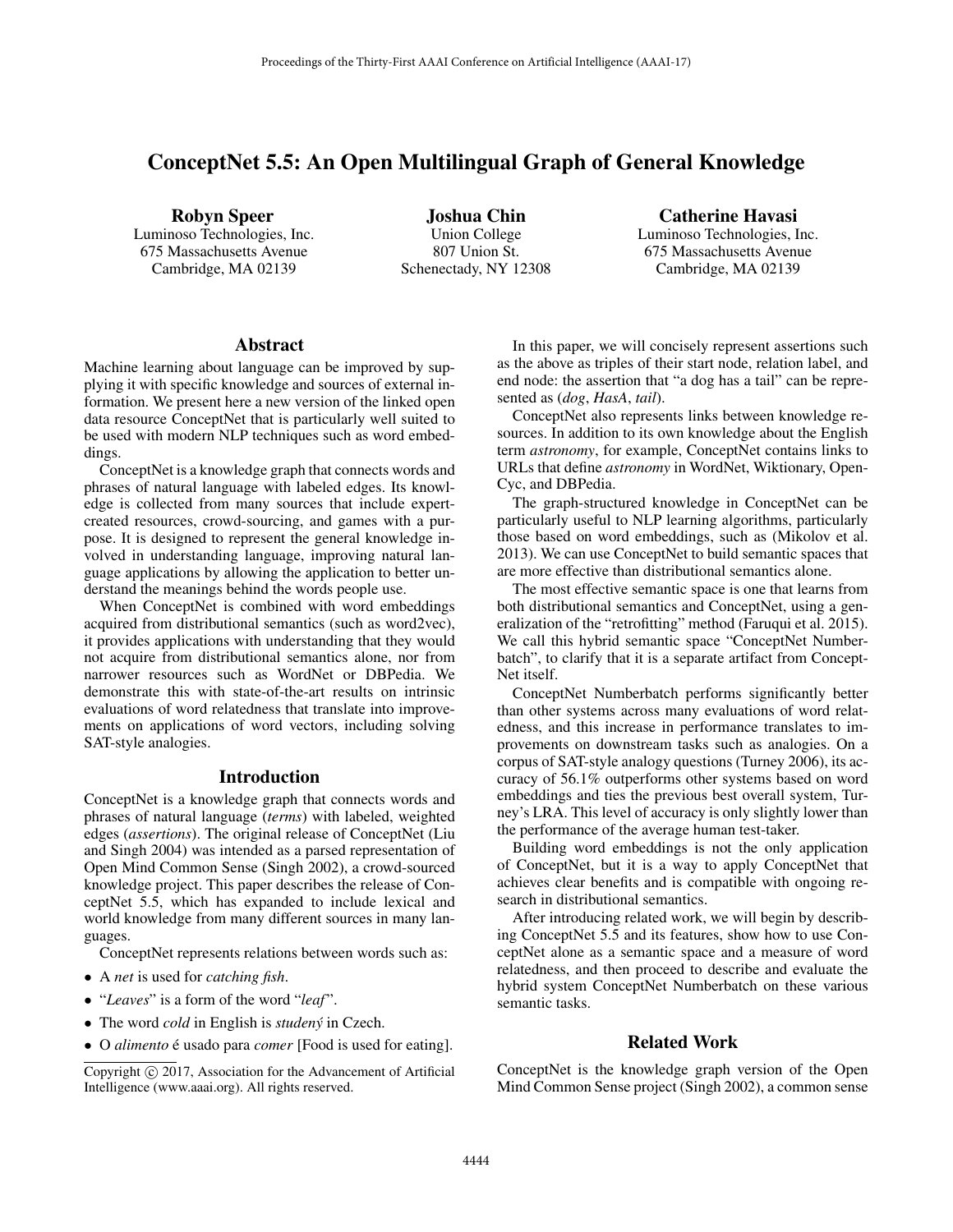knowledge base of the most basic things a person knows. It was last published as version 5.2 (Speer and Havasi 2013).

Many projects strive to create lexical resources of general knowledge. Cyc (Lenat and Guha 1989) has built an ontology of common-sense knowledge in predicate logic form over the decades. DBPedia (Auer et al. 2007) extracts knowledge from Wikipedia infoboxes, providing a large number of facts, largely focused on named entities that have Wikipedia articles. The Google Knowledge Graph (Singhal 2012) is perhaps the largest and most general knowledge graph, though its content is not freely available. It focuses largely on named entities that can be disambiguated, with a motto of "things, not strings".

ConceptNet's role compared to these other resources is to provide a sufficiently large, free knowledge graph that focuses on the common-sense meanings of words (not named entities) as they are used in natural language. This focus on words makes it particularly compatible with the idea of representing word meanings as vectors.

Word embeddings represent words as dense unit vectors of real numbers, where vectors that are close together are semantically related. This representation is appealing because it represents meaning as a continuous space, where similarity and relatedness can be treated as a metric. Word embeddings are often produced as a side-effect of a machine learning task, such as predicting a word in a sentence from its neighbors. This approach to machine learning about semantics is sometimes referred to as *distributional semantics* or *distributed word representations*, and it contrasts with the knowledge-driven approach of semantic networks or knowledge graphs.

Two prominent matrices of embeddings are the word2vec embeddings trained on 100 billion words of Google News using skip-grams with negative sampling (Mikolov et al. 2013), and the GloVe 1.2 embeddings trained on 840 billion words of the Common Crawl (Pennington, Socher, and Manning 2014). These matrices are downloadable, and we will be using them both as a point of comparison and as inputs to an ensemble. Levy, Goldberg, and Dagan (2015) evaluated multiple embedding techniques and the effects of various explicit and implicit hyperparameters, produced their own performant word embeddings using a truncated SVD of words and their contexts, and provided recommendations for the engineering of word embeddings.

Holographic embeddings (Nickel, Rosasco, and Poggio 2016) are embeddings learned from a labeled knowledge graph, under the constraint that a circular correlation of these embeddings gives a vector representing a relation. This representation seems extremely relevant to ConceptNet. In our attempt to implement it on ConceptNet so far, it has converged too slowly to experiment with, but this could be overcome eventually with some optimization and additional computing power.

### Structure of ConceptNet

## Knowledge Sources

ConceptNet 5.5 is built from the following sources:

# en bicycle

| Synonyms                                          | <b>Related terms</b>                           | bicycle is a type of                            | bicycle is used for                             |
|---------------------------------------------------|------------------------------------------------|-------------------------------------------------|-------------------------------------------------|
| $\blacksquare$ bisiklet $\rightarrow$             | $\frac{1}{20}$ biker $^{(n)} \rightarrow$      | a two wheel vehicle ->                          | $\alpha$ transportation $\rightarrow$           |
| $\frac{1}{2}$ wheel $^{(n)} \rightarrow$          | $\blacksquare$ bécane $\rightarrow$            | $\bullet$ means of transportation $\rightarrow$ | $\overline{a}$ riding $\rightarrow$             |
| ja 銀輪(m) →                                        | $\overline{\mathbf{m}}$ tricvcle $\rightarrow$ | $\alpha$ a machine $\rightarrow$                | $\overline{\mathbf{m}}$ Racing $\rightarrow$    |
| $n$ bici $\rightarrow$                            | $\alpha$ penny farthing $^{(n)} \rightarrow$   | $\frac{1}{20}$ ride $(9)$ $\rightarrow$         | $\alpha$ personal transport $\rightarrow$       |
| $\blacksquare$ دَرًّا که هَوَانتُه $\blacksquare$ | $\approx$ marc'h houarn (n) $\rightarrow$      | to an efficient form of human                   | $\mathbf{m}$ ride $\mathbf{W} \rightarrow$      |
| <b>In vélo</b> ->                                 | $\overline{\mathbf{m}}$ propel $\rightarrow$   | transportation ->                               | $\alpha$ travelling on $\rightarrow$            |
| $\overline{ab}$ cycle $\rightarrow$               | $\overline{a}$ bicicleta $(0)$ $\rightarrow$   | en tov ->                                       | $an$ rush $(9) \rightarrow$                     |
| da cykel $^{(n)} \rightarrow$                     | to like riding bicycle ->                      | $\alpha$ transportation $\rightarrow$           | cause cultural change ->                        |
| $n$ bicicletta $\rightarrow$                      | $\approx$ gasp $^{(n)} \rightarrow$            | $\frac{1}{2}$ wheeled vehicle $(n) \rightarrow$ | $\overline{\mathbf{m}}$ traveling $\rightarrow$ |

Figure 1: ConceptNet's browsable interface (conceptnet.io) shows facts about the English word "bicycle".

- Facts acquired from Open Mind Common Sense (OMCS) (Singh 2002) and sister projects in other languages (Anacleto et al. 2006)
- Information extracted from parsing Wiktionary, in multiple languages, with a custom parser ("Wikiparsec")
- "Games with a purpose" designed to collect common knowledge (von Ahn, Kedia, and Blum 2006) (Nakahara and Yamada 2011) (Kuo et al. 2009)
- Open Multilingual WordNet (Bond and Foster 2013), a linked-data representation of WordNet (Miller et al. 1998) and its parallel projects in multiple languages
- JMDict (Breen 2004), a Japanese-multilingual dictionary
- OpenCyc, a hierarchy of hypernyms provided by Cyc (Lenat and Guha 1989), a system that represents common sense knowledge in predicate logic
- A subset of DBPedia (Auer et al. 2007), a network of facts extracted from Wikipedia infoboxes

With the combination of these sources, ConceptNet contains over 21 million edges and over 8 million nodes. Its English vocabulary contains approximately 1,500,000 nodes, and there are 83 languages in which it contains at least 10,000 nodes.

The largest source of input for ConceptNet is Wiktionary, which provides 18.1 million edges and is mostly responsible for its large multilingual vocabulary. However, much of the character of ConceptNet comes from OMCS and the various games with a purpose, which express many different kinds of relations between terms, such as *PartOf* ("a wheel is part of a car") and *UsedFor* ("a car is used for driving").

#### Relations

ConceptNet uses a closed class of selected relations such as *IsA*, *UsedFor*, and *CapableOf*, intended to represent a relationship independently of the language or the source of the terms it connects.

ConceptNet 5.5 aims to align its knowledge resources on its core set of 36 relations. These generalized relations are similar in purpose to WordNet's relations such as *hyponym* and *meronym*, as well as to the qualia of the Generative Lexicon theory (Pustejovsky 1991). ConceptNet's edges are directed, but as a new feature in ConceptNet 5.5, some relations are designated as being symmetric, such as *SimilarTo*. The directionality of these edges is unimportant.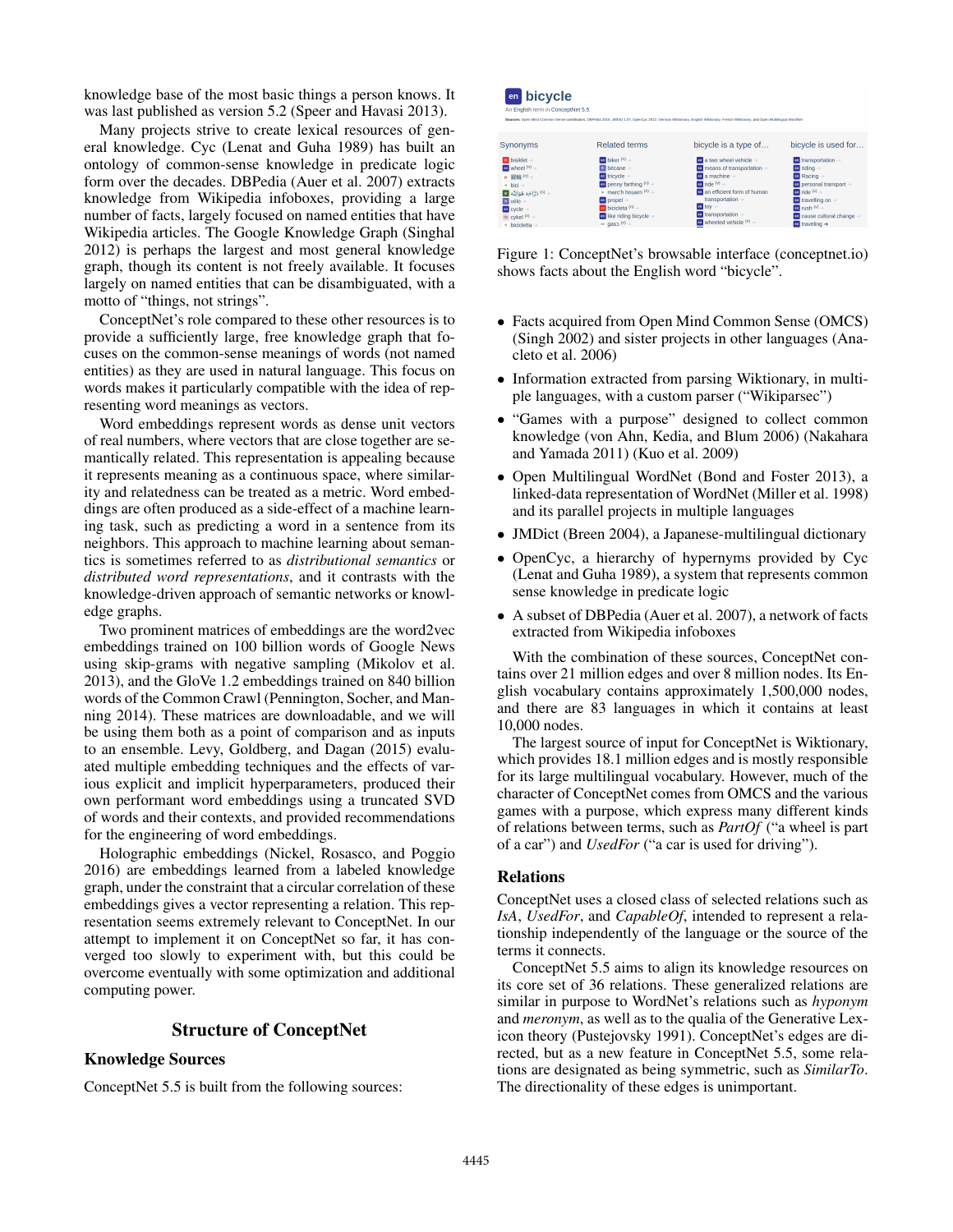The core relations are:

- Symmetric relations: *Antonym*, *DistinctFrom*, *EtymologicallyRelatedTo*, *LocatedNear*, *RelatedTo*, *SimilarTo*, and *Synonym*
- Asymmetric relations: *AtLocation*, *CapableOf*, *Causes*, *CausesDesire*, *CreatedBy*, *DefinedAs*, *DerivedFrom*, *Desires*, *Entails*, *ExternalURL*, *FormOf*, *HasA*, *HasContext*, *HasFirstSubevent*, *HasLastSubevent*, *HasPrerequisite*, *HasProperty*, *InstanceOf*, *IsA*, *MadeOf*, *MannerOf*, *MotivatedByGoal*, *ObstructedBy*, *PartOf*, *ReceivesAction*, *SenseOf*, *SymbolOf*, and *UsedFor*

Definitions and examples of these relations appear in a page of the ConceptNet 5.5 documentation<sup>1</sup>.

Relations with specific semantics, such as *UsedFor* and *HasPrerequisite*, tend to connect common words and phrases, while rarer words are connected by more general relations such as *Synonym* and *RelatedTo*.

An example of edges in ConceptNet, in a browsable interface that groups them by their relation expressed in natural English, appears in Figure 1.

#### Term Representation

ConceptNet represents terms in a standardized form. The text is Unicode-normalized in NFKC form2 using Python's unicodedata implementation, lowercased, and split into non-punctuation tokens using the tokenizer in the Python package wordfreq (Speer et al. 2016), which builds on the standard Unicode word segmentation algorithm. The tokens are joined with underscores, and this text is prepended with the URI /c/lang, where *lang* is the  $\text{BCP}$  47 language code<sup>3</sup> for the language the term is in. As an example, the English term "United States" becomes /c/en/united states.

Relations have a separate namespace of URIs prefixed with  $/r$ , such as  $/r$ /PartOf. These relations are given artificial names in English, but apply to all languages. The statement that was obtained in Portuguese as "O *alimento*  $\acute{\text{e}}$  usado para *comer*" is still represented with the relation /r/UsedFor.

The most significant change from ConceptNet 5.4 and earlier is in the representation of terms. ConceptNet 5.4 required terms in English to be in lemmatized form, so that, for example, "United States" had to be represented as /c/en/unite state. In this representation, "drive" and "driving" were the same term, allowing the assertions (*car*, *UsedFor*, *driving*) and (*drive*, *HasPrerequisite*, *have license*) to be connected. ConceptNet 5.5 removes the lemmatizer, and instead relates inflections of words using the *FormOf* relation. The two assertions above are now linked by the third assertion (*driving*, *FormOf*, *drive*), and both "driving" and "drive" can be looked up in ConceptNet.

## **Vocabulary**

When building a knowledge graph, the decision of what a node should represent has significant effects on how the graph is used. It also has implications that can make linking and importing other resources non-trivial, because different resources make different decisions about their representation.

In ConceptNet, a node is a word or phrase of a natural language, often a common word in its undisambiguated form. The word "lead" in English is a term in ConceptNet, represented by the URI  $/c$ /en/lead, even though it has multiple meanings. The advantage of ambiguous terms is that they can be extracted easily from natural language, which is also ambiguous. This ambiguous representation is equivalent to that used by systems that learn distributional semantics from text.

ConceptNet's representation allows for more specific, disambiguated versions of a term. The URI  $/c/en/lead/n$ refers to noun senses of the word "lead", and is effectively included within  $/c/en/lead$  when searching or traversing ConceptNet, and linked to it with the implicit relation *SenseOf*. Many data sources provide information about parts of speech, allowing us to use this as a common representation that provides a small amount of disambiguation. Further disambiguation is allowed by the URI structure, but not currently used.

#### Linked Data

ConceptNet imports knowledge from some other systems, such as WordNet, into its own representation. These other systems have their own target vocabularies that need to be aligned with ConceptNet, which is usually an underspecified, many-to-many alignment.

A term that is imported from another knowledge graph will be connected to ConceptNet nodes via the relation *ExternalURL*, pointing to an absolute URL that represents that term in that external resource. This newly-introduced relation preserves the provenance of the data and enables looking up what the untransformed data was. ConceptNet terms can also be represented as absolute URLs, so this allows ConceptNet to connect bidirectionally to the broader ecosystem of Linked Open Data.

# Applying ConceptNet to Word Embeddings Computing ConceptNet Embeddings Using PPMI

We can represent the ConceptNet graph as a sparse, symmetric term-term matrix. Each cell contains the sum of the weights of all edges that connect the two corresponding terms. For performance reasons, when building this matrix, we prune the ConceptNet graph by discarding terms connected to fewer than three edges.

We consider this matrix to represent terms and their contexts. In a corpus of text, the context of a term would be the terms that appear nearby in the text; here, the context is the other nodes it is connected to in ConceptNet. We can calculate word embeddings directly from this sparse matrix by following the practical recommendations of Levy, Goldberg, and Dagan (2015).

<sup>1</sup> https://github.com/commonsense/conceptnet5/wiki/Relations

<sup>2</sup> http://unicode.org/reports/tr15/ 3 https://tools.ietf.org/html/bcp47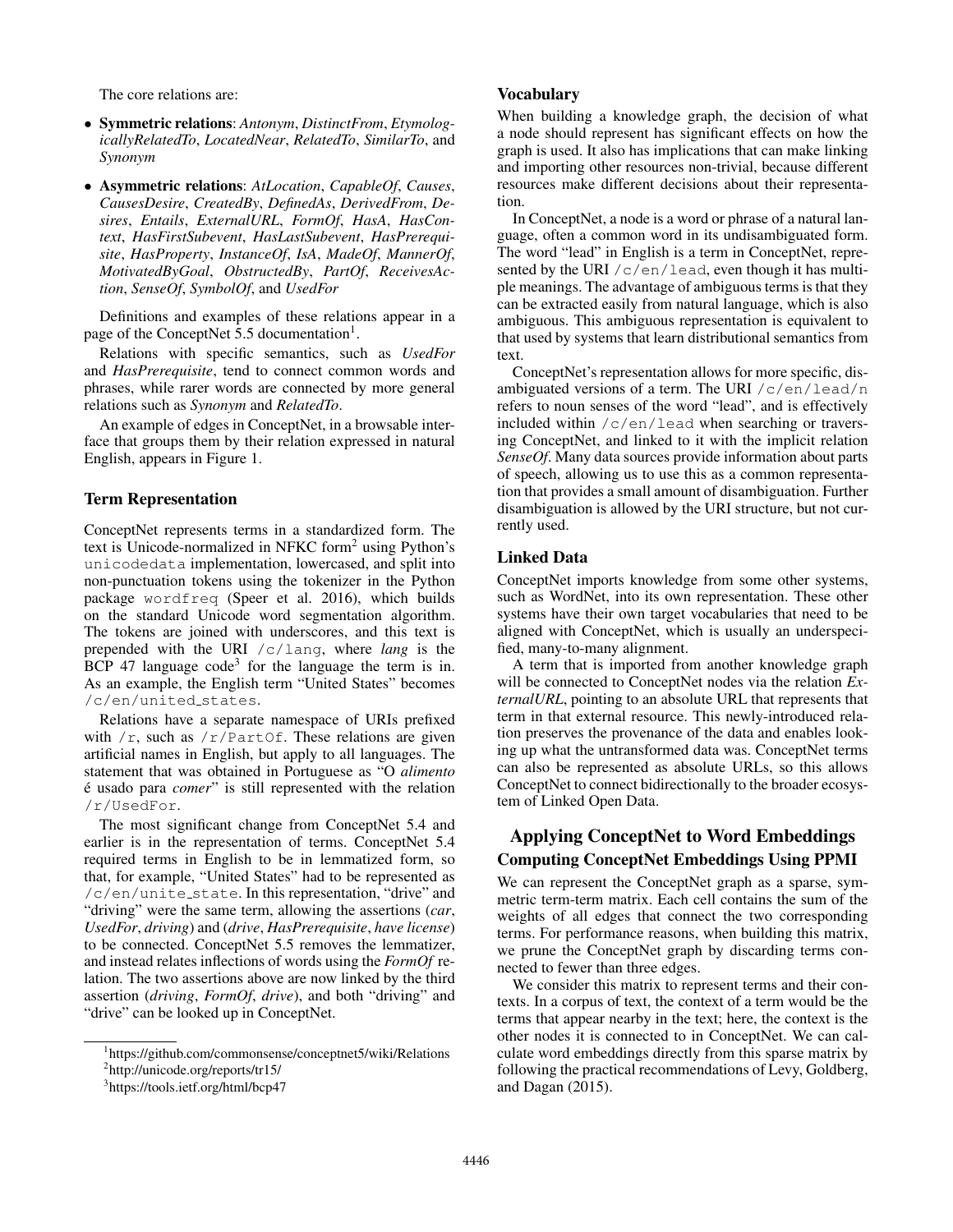As in Levy et al., we determine the pointwise mutual information of the matrix entries with context distributional smoothing, clip the negative values to yield positive pointwise mutual information (PPMI), reduce the dimensionality of the result to 300 dimensions with truncated SVD, and combine the terms and contexts symmetrically into a single matrix of word embeddings.

This gives a matrix of word embeddings we call ConceptNet-PPMI. These embeddings implicitly represent the overall graph structure of ConceptNet, and allow us to compute the approximate connectedness of any pair of nodes.

We can expand ConceptNet-PPMI to restore the nodes that we pruned away, assigning them vectors that are the average of their neighboring nodes.

## Combining ConceptNet with Distributional Word Embeddings

Having created embeddings from ConceptNet alone, we would now like to create a more robust set of embeddings that represents both ConceptNet and distributional word embeddings learned from text.

Retrofitting (Faruqui et al. 2015) is a process that adjusts an existing matrix of word embeddings using a knowledge graph. Retrofitting infers new vectors  $q_i$  with the objective of being close to their original values,  $\hat{q}_i$ , and also close to their neighbors in the graph with edges  $E$ , by minimizing this objective function:

$$
\Psi(Q) = \sum_{i=1}^{n} \left[ \alpha_i ||q_i - \hat{q}_i||^2 + \sum_{(i,j) \in E} \beta_{ij} ||q_i - q_j||^2 \right]
$$

Faruqui et al. give a simple iterative process to minimize this function over the vocabulary of the original embeddings.

The process of "expanded retrofitting" (Speer and Chin 2016) can optimize this objective over a larger vocabulary, including terms from the knowledge graph that do not appear in the vocabulary of the word embeddings. This effectively sets  $\alpha_i = 0$  for terms whose original values are undefined. We set  $\beta_{ij}$  according to the weights of the edges in ConceptNet.

The particular benefit of expanded retrofitting to Concept-Net is that it can benefit from the multilingual connections in ConceptNet. It learns more about English words via their translations in other languages, and also gives these foreignlanguage terms useful embeddings in the same space as the English terms. The effect is similar to the work of Xiao and Guo (2014), who also propagate multilingual embeddings using crowd-sourced Wiktionary entries.

We add one more step to retrofitting, which is to subtract the mean of the vectors that result from retrofitting, then renormalize them to unit vectors. Retrofitting has a tendency to move all vectors closer to the vectors for highly-connected terms such as "person". Subtracting the mean helps to ensure that terms remain distinguishable from each other.

#### Combining Multiple Sources of Embeddings

Retrofitting can be applied to any existing matrix of word embeddings, without needing access to the data that was

used to train them. This is particularly useful because it allows building on publicly-released matrices of embeddings whose input data is unavailable or difficult to acquire.

As described in the "Related Work" section, word2vec and GloVe both provide recommended pre-trained matrices. These matrices represent somewhat different domains of text and have complementary strengths, and the way that we can benefit from them the most is by taking both of them as input.

To do this, we apply retrofitting to both matrices, then find a globally linear projection that aligns the results on their common vocabulary. This process was inspired by Zhao, Hassan, and Auli (2015). We find the projection by concatenating the columns of the matrices and reducing them to 300 dimensions using truncated SVD. We then use this alignment to infer compatible embeddings for terms that are missing from one of the vocabularies.

In ongoing work, we are experimenting with additionally including distributional word embeddings from corpora of non-English text in this merger. Preliminary results show that this improves the multilingual performance of the embeddings.

After retrofitting and merging, we have a labeled matrix of word embeddings whose vocabulary is derived from word2vec, GloVe, and the pruned ConceptNet graph. As in ConceptNet-PPMI, we re-introduce all the nodes from ConceptNet by looking up and averaging their neighboring nodes.

### Evaluation

To compare the performance of fully-built systems of word embeddings, we will first compare their results on intrinsic evaluations of word relatedness, then apply the word embeddings to the downstream tasks of solving proportional analogies and choosing the sensible ending to a story, to evaluate whether better embeddings translate to better performance on semantic tasks.

The hybrid system described above is the system we name ConceptNet Numberbatch, with the version number 16.09 indicating that it was built in September 2016. We now compare results from ConceptNet Numberbatch 16.09 to other systems that make their word embeddings available, both those that were used in building ConceptNet Numberbatch and a recently-released system, LexVec, that was not. The systems we evaluate are:

- word2vec SGNS (Mikolov et al. 2013), trained on Google News text
- GloVe 1.2 (Pennington, Socher, and Manning 2014), trained on the Common Crawl
- LexVec (Salle, Idiart, and Villavicencio 2016), trained on the English Wikipedia and NewsCrawl 2014
- ConceptNet-PPMI, described here and trained on ConceptNet 5.5 alone
- ConceptNet Numberbatch 16.09, the hybrid of Concept-Net 5.5, word2vec, and GloVe described here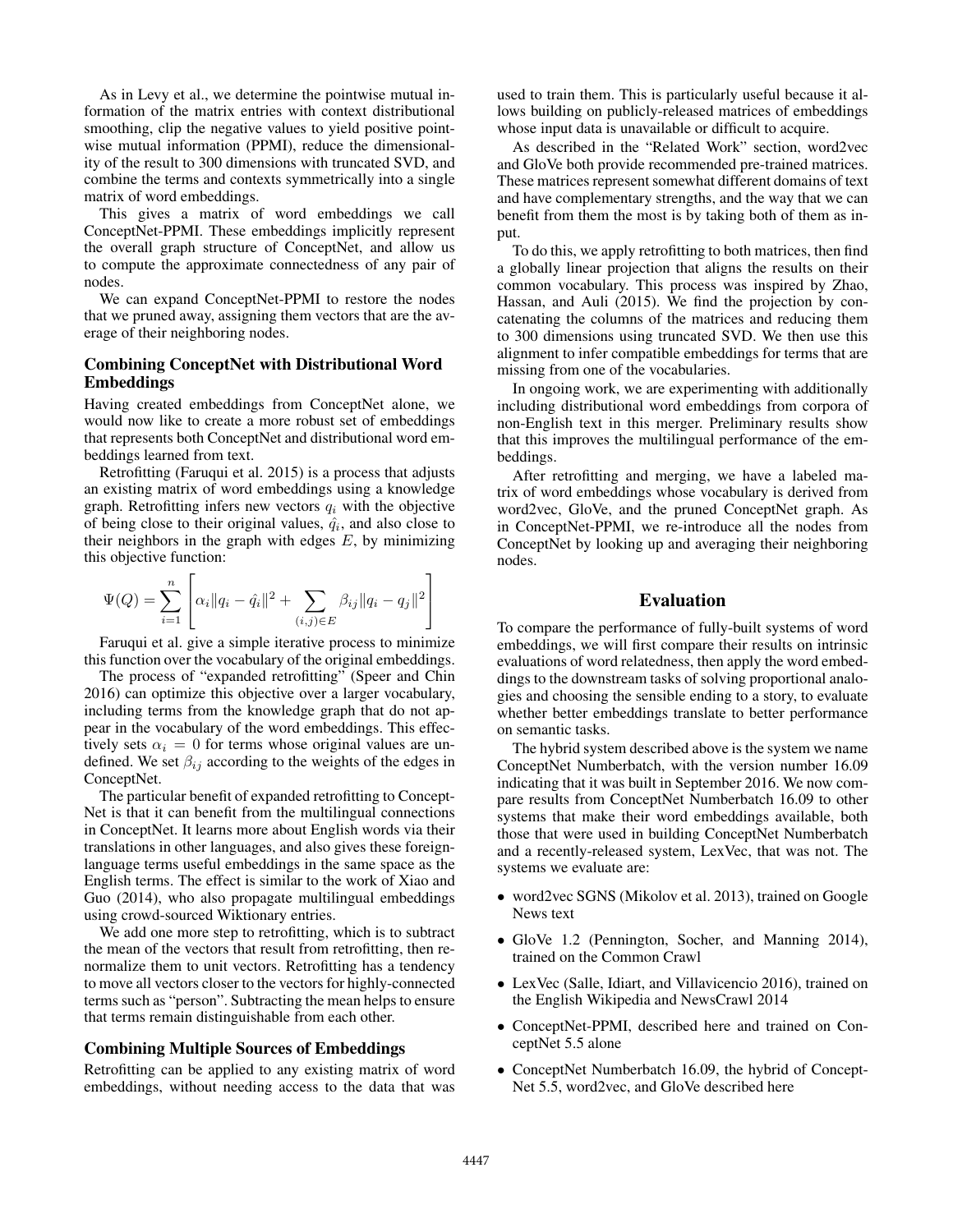## Evaluations of Word Relatedness

One way to evaluate the intrinsic performance of a semantic space is to ask it to rank the relatedness of pairs of words, and compare its judgments to human judgments.<sup>4</sup> If one word in a pair is out-of-vocabulary, the pair is assumed to have a relatedness of 0. A good semantic space will provide a ranking of relatedness that is highly correlated with the human gold-standard ranking, as measured by its Spearman correlation  $(\rho)$ .

Many gold standards of word relatedness are in common use. Here, we focus on MEN-3000 (Bruni, Tran, and Baroni 2014), a large crowd-sourced ranking of common words; RW (Luong, Socher, and Manning 2013), a ranking of rare words; WordSim-353 (Finkelstein et al. 2001), a smaller evaluation that has been used as a benchmark for many methods; and MTurk-771 (Halawi et al. 2012), another crowd-sourced evaluation of a variety of words.

To avoid manually overfitting by designing our semantic space around a particular evaluation, we experimented using smaller development sets, holding out some test data until it was time to include results in this paper:

- MEN-3000 is already divided into a 2000-item development set and a 1000-item test set. We use the results from the test set as the final results.
- RW has no standard dev/test breakdown. We sampled 2/3 of its items as a development set and held out the other 1/3 (every third line of the file, starting with the third).
- We used all of WordSim-353 in development. We examine its results both in English and in its Spanish translation (Hassan and Mihalcea 2009).
- We did not use MTurk-771 in development, holding out the entire set as a final test, showing that ConceptNet Numberbatch performs well on a previously-unseen evaluation.

We use the Spanish WordSim-353 as an example of a prominent non-English evaluation, indicating that expanded retrofitting is sufficient to learn vectors for non-English languages, even when all the distributional semantics takes place in English. However, a thorough multilingual evaluation is beyond the scope of this paper; the systems we compare to have only made English vectors available, and it would add considerable complexity to the evaluation to reproduce other systems of multilingual embeddings, accounting for their various ways of handling morphology and OOV words.

#### Solving SAT-style Analogies

Proportional analogies are statements of the form " $a_1$  is to  $b_1$  as  $a_2$  is to  $b_2$ ". The task of filling in missing values of a proportional analogy was common until recently on standardized tests such as the SAT. Now, it is popular as a way to show that a semantic space can approximate relationships between words, even without taking explicit relationships into account.

Much of the groundwork for evaluating systems' ability to solve proportional analogies was laid by Peter Turney, including his method of Latent Relational Analysis (Turney 2006), which was quite effective at solving proportional analogies by repeatedly searching the Web for the words involved in them. A newer method called SuperSim (Turney 2013) does not require Web searching. These methods are evaluated on a dataset of 374 SAT questions that Turney and his collaborators have collected.

Many of the best results on this evaluation have been achieved by Turney in his own work. One interesting system not by Turney is BagPack (Herdağdelen and Baroni 2009), which could learn about analogies either from unstructured text or from ConceptNet 4.

Solving analogies over word embeddings is often described as comparing the difference  $b_2 - a_2$  to  $b_1 - a_1$ (Mikolov et al. 2013), but for the task of filling in the best pair for  $a_2$  and  $b_2$ , it helps to take advantage of more of the structure of the question to provide more constraint than this single comparison.

In a sensible analogy, the words on the right side of the analogy will be related in some way to the words on the left side, so we should aim for some amount of relatedness between  $a_1$  and  $a_2$ , and between  $b_1$  and  $b_2$ , regardless of what the other terms are. Also, in many cases, a satisfying analogy will still make sense when it is transposed to " $a_1$  is to  $a_2$  as  $b_1$  is to  $b_2$ ". The analogy "fire : hot :: ice : cold", for example, can be transposed to "fire : ice :: hot : cold". Recognizing this structure helps in picking the best answer to difficult analogy questions.

This gives us three components that we can weigh to evaluate whether a pair  $(a_2, b_2)$  completes an analogy: their separate similarity to  $a_1$  and  $b_1$ , the dot product of differences between the pairs, and the dot product of differences between the transposed pairs. The total weight does not matter, so we can put these together into a vector equation with two free parameters:

$$
s = a_1 \cdot a_2 + b_1 \cdot b_2
$$
  
+  $w_1(b_2 - a_2) \cdot (b_1 - a_1) + w_2(b_2 - b_1) \cdot (a_2 - a_1)$ 

The appropriate values of  $w_1$  and  $w_2$  depend on the nature of the relationships in the analogy questions, and also on how these relationships appear in the vector space. We optimize these parameters separately for each system we test, using grid search over a number of possible values so that each system can achieve its best performance. The grid search is performed on odd-numbered questions, holding out the even-numbered questions as a test set.

The weights found for ConceptNet Numberbatch 16.09 were  $w_1 = 0.2$  and  $w_2 = 0.6$ . This indicates, surprisingly, that the comparisons being made by the transposed form of the analogy were often more important than the directly stated form of the analogy for choosing the best answer pair.

#### An Evaluation of Common-Sense Stories

The Story Cloze Test (Mostafazadeh et al. 2016) is a recent evaluation of semantic understanding that tests whether a

<sup>4</sup> It is sometimes important to distinguish *similarity* from *relatedness*. For example, the term "coffee" is related to "mug", but coffee is not *similar* to a mug. What a machine can learn from the connectivity of ConceptNet is focused on relatedness.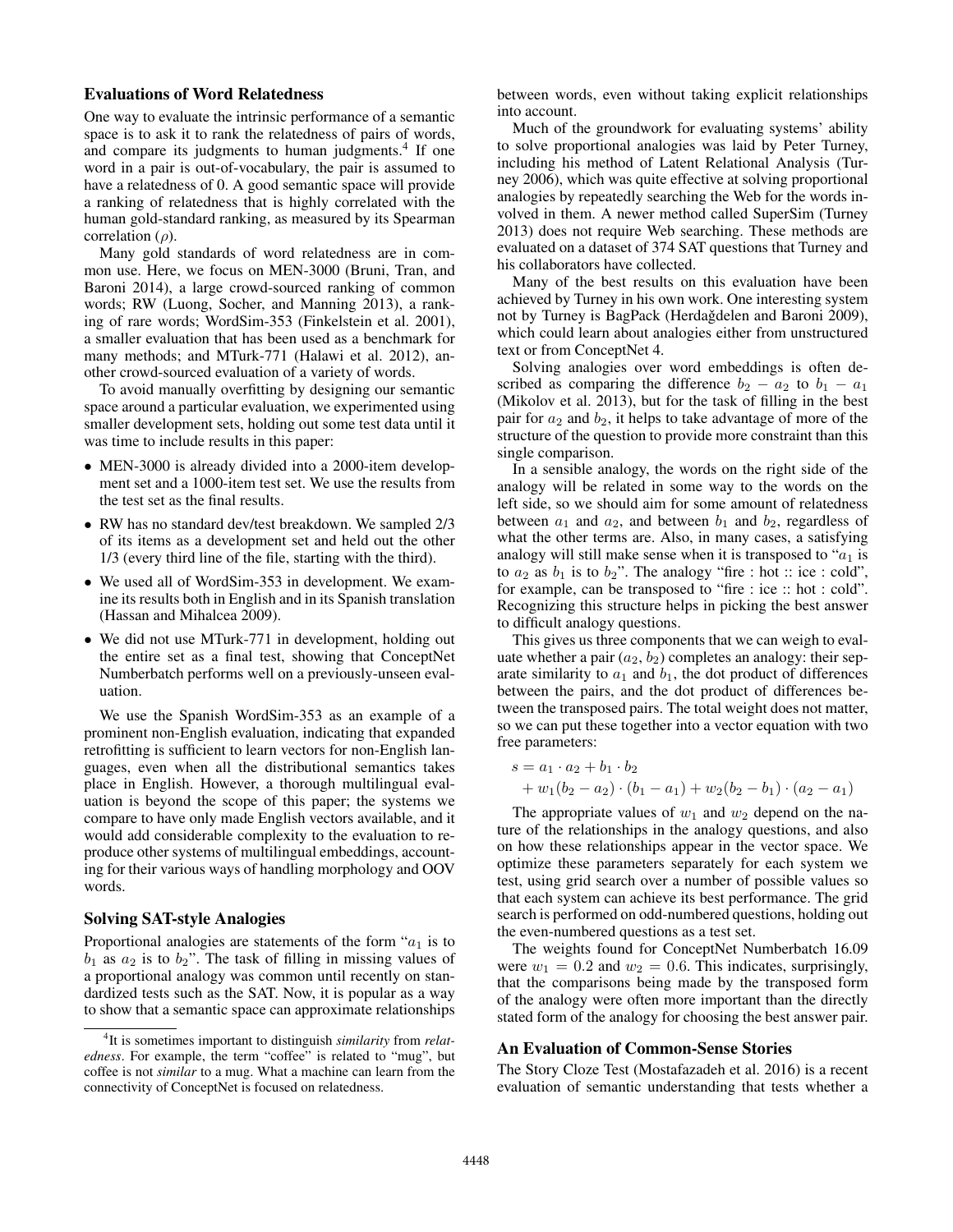

Figure 2: Performance of word embeddings across multiple evaluations. Error bars show 95% confidence intervals.

| <b>Evaluation</b>            | Dev  | <b>Test</b> | Final |
|------------------------------|------|-------------|-------|
| MEN-3000 $(\rho)$            | .859 | .866        | .866  |
| Rare Words $(\rho)$          | .609 | .586        | .601  |
| MTurk-771 $(\rho)$           |      | .810        | .810  |
| WordSim-353 $(\rho)$         | .828 |             | .828  |
| WordSim-353 Spanish $(\rho)$ | .685 |             | .685  |
| Story Cloze Test (acc)       | .604 | .594        | .594  |
| SAT Analogies (acc)          | .535 | .588        | .561  |

Table 1: The Spearman correlation  $(\rho)$  or accuracy (acc) of ConceptNet Numberbatch 16.09, our hybrid system, on data used in development and data held out for testing.

method can choose the sensible ending to a simple story. Prompts consist of four sentences that tell a story, and two choices are provided for a fifth sentence that concludes the story, only one of which makes sense.

This task is distinguished by being very challenging for computers but very easy for humans, because of the extent that it relies on implicit, common sense knowledge. Most systems that have been evaluated on the Story Cloze Test score only marginally above the random baseline of 50%, while human agreement is near 100%.

Our preliminary attempt to apply ConceptNet Numberbatch to the Story Cloze Test is to use a very simple "bag-ofvectors" model, by averaging the embeddings of the words in the sentence and choosing the ending whose average is closest. This allows us to compare directly to one of the original results presented by Mostafazadeh et al., in which a bag of vectors using GenSim's implementation of word2vec scores 53.9% on the test set.

This bag-of-vectors model uses no knowledge of how one event might sensibly follow from another, only which words are related in context. Improving the score of this model should not be portrayed as actual "story understanding", but it recognizes that sensible stories do not suddenly change topic.

### Results and Discussion

## Word Relatedness

Figure 2 compares the performance of the systems we compared across all evaluations. For word-relatedness evaluations, the Y-axis represents the Spearman correlation  $(\rho)$ , using the Fisher transformation to compute a 95% confidence interval that assumes the given word pairs are sampled from

| Analogy-solving system | Accuracy | 95% conf.     |
|------------------------|----------|---------------|
| BagPack (2009)         | .441     | $.390 - .493$ |
| word $2$ vec $(2013)$  | .486     | $.436 - .537$ |
| SuperSim $(2013)$      | .548     | $.496 - .599$ |
| LRA (2006)             | .561     | $.510 - .612$ |
| ConceptNet Numberbatch | .561     | $.510 - .612$ |

Table 2: The accuracy of different techniques for solving SAT analogies, including ConceptNet Numberbatch 16.09, our hybrid system.

an unobservable larger set (Bonett and Wright 2000). For the analogy and story evaluations, the Y-axis is simply the proportion of questions answered correctly, with 95% confidence intervals calculated using the binomial exact test.

The scores of our system on all these evaluations appear in Table 1, including a development/test breakdown that shows no apparent overfitting. The "Final" column is meant for comparisons to other papers and used in the graph. It uses the standard test set that other publications use, if it exists (which is the case for MEN-3000 and Story Cloze), or all of the data otherwise.

On all of the four word-relatedness evaluations, Concept-Net Numberbatch 16.09 (the complete system described in this paper) is state of the art, performing better than all other systems evaluated to an extent that exceeds the confidence interval of the choice of questions. Its high scores on both the Rare Words dataset and the crowd-sourced MEN-3000 and MTurk-771 datasets, exceeding the performance of other embeddings with high confidence, shows both the breadth and the depth of its understanding of words.

#### SAT Analogies

ConceptNet Numberbatch performed the best among the word-embedding systems at SAT analogies, getting 56.1% of the questions correct (58.8% on the half that was held out for final testing). These analogy results outperform analogies based on other word embeddings, when evaluated in the same framework, as shown by Figure 2.

The analogy results also tie or slightly outperform the performance of best-in-class systems on this evaluation<sup>5</sup>. Table 2 compares our results to the other systems introduced in the "Solving SAT-Style Analogies" section: Bag-Pack (Herdağdelen and Baroni 2009), the previous use of ConceptNet on this evaluation; LRA (Turney 2006), the system whose record has stood for a decade, which spends nine days searching the Web during its evaluation; and Super-Sim (Turney 2013), the more recent system that held the record among self-contained systems. We also include the optimized results we found for word2vec (Mikolov et al. 2013), which scored best among other word-embedding systems on this task.

The results of three systems – SuperSim, LRA, and our ConceptNet Numberbatch – are all within each other's 95% confidence intervals, indicating that the ranking of the re-

<sup>&</sup>lt;sup>5</sup>See http://www.aclweb.org/aclwiki/index.php?title= SAT Analogy Questions for a thorough list of results.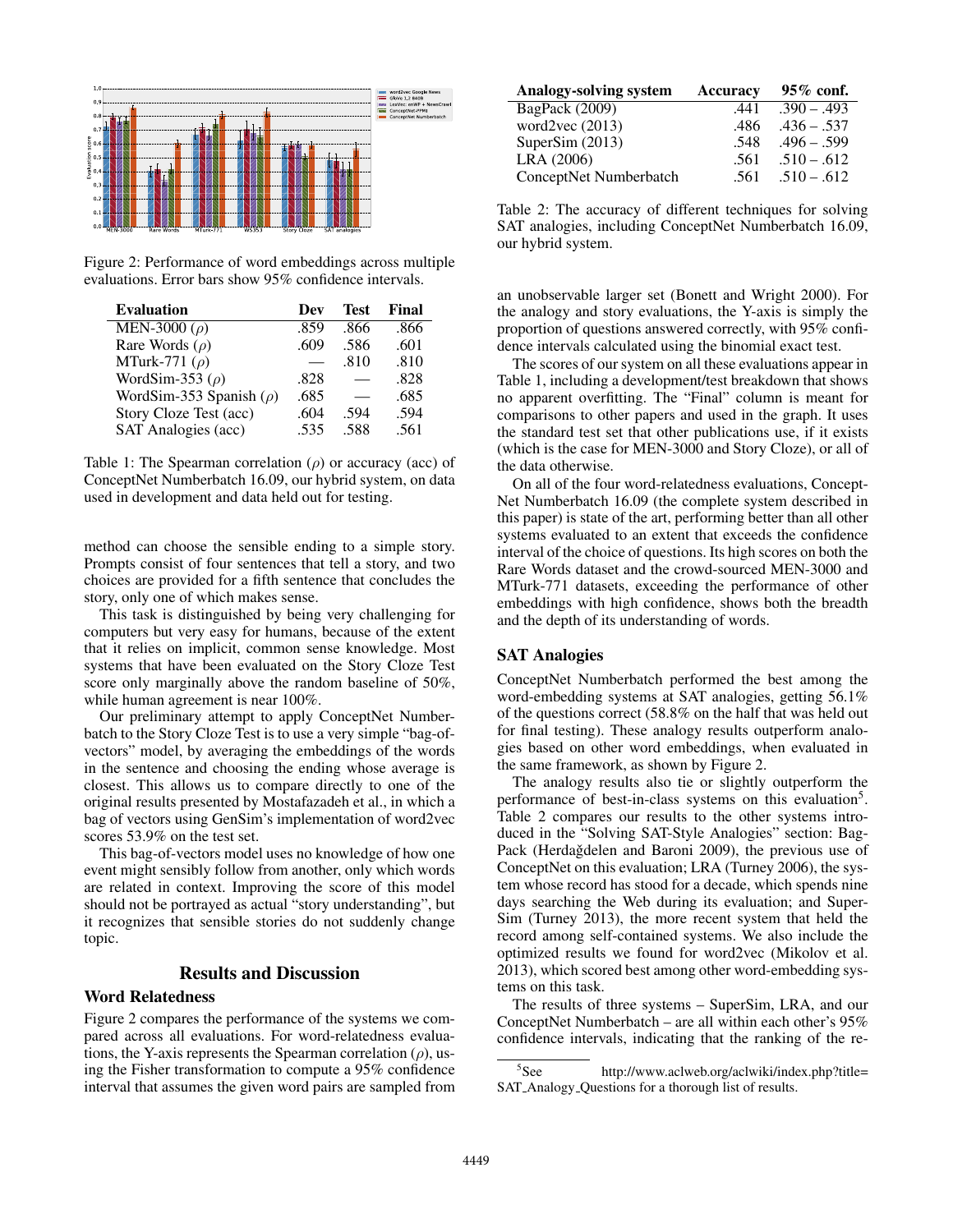sults could easily change with a different selection of questions. Our score of 56.1% is also within the confidence interval of the performance of the average human college applicant on these questions, said to be 57.0% (Turney 2006).

We have shown that knowledge-informed word embeddings are up to the challenge of real SAT analogies; they perform the same as or slightly better than non-wordembedding systems on the same evaluation, when other word embeddings perform worse. In practice, recent word embeddings have instead been evaluated on simpler, synthetic analogy data sets (Mikolov et al. 2013), and have not usually been compared to existing non-embedding-based methods of solving analogies.

We achieve this performance even though the system, like other systems that form analogies from word embeddings, is only adding and subtracting values that measure the relatedness of terms; it uses no particular representation of what the relationships between these terms actually are. There is likely a way to take ConceptNet's relation labels into account and perform even better at analogies.

#### Story Cloze Test

The performance of our system on the Story Cloze Test was acceptable but unremarkable. ConceptNet Numberbatch chose the correct ending 59.4% of the time, which is in fact slightly better than any results reported by Mostafazadeh et al. (2016), including neural nets trained on the task. However, we could also achieve a similar score by using the same bag-of-vectors approach on other word embeddings. The best score of 59.9% was achieved by LexVec, with ConceptNet Numberbatch, GloVe, and word2vec all within its confidence interval.

This result should perhaps be comforting to those who aim to improve the computational understanding of stories. A bag-of-vectors approach may be marginally more successful at choosing the correct ending to a story than other approaches, but the performance of this approach has likely reached a plateau. It seems that any sufficiently high-quality word embeddings can choose the correct ending about 59% of the time, based on nothing but the assumption that the end of a story should be similar to the rest of it. Consider this a baseline: any representation designed to usefully represent the events in stories should get more than 59% correct.

#### Conclusion

We have compared word embeddings that represent only distributional semantics (word2vec, GloVe, and LexVec), word embeddings that represent only relational knowledge (ConceptNet PPMI), and the combination of the two (ConceptNet Numberbatch), and we have shown that the whole is more than the sum of its parts.

ConceptNet continues to be important in a field that has come to focus on word embeddings, because word embeddings can benefit from what ConceptNet knows. ConceptNet can make word embeddings more robust and more correlated with human judgments, as shown by the state-of-theart results that ConceptNet Numberbatch achieves at matching human annotators on multiple evaluations.

Any technique built on word embeddings should consider including a source of relational knowledge, or starting from a pre-trained set of word embeddings that has taken relational knowledge into account. One of the many goals of ConceptNet is to provide this knowledge in a convenient form that can be applied across many domains and many languages.

## Availability of the Code and Data

The code and documentation of ConceptNet 5.5 can be found on GitHub at https://github.com/commonsense/ conceptnet5, and the knowledge graph can be browsed at http://conceptnet.io. The full build process, as well as the evaluation graph, can be reproduced using the instructions included in the README file for using Snakemake, a build system for data science (Köster and Rahmann 2012), and optionally using Docker Compose to reproduce the system environment. The version of the repository as of the submission of this paper has been tagged as aaai2017.

The ConceptNet Numberbatch word embeddings that resulted from this build process in September 2016 are the ones evaluated in this paper; they can be downloaded as prebuilt embeddings from https://github.com/commonsense/ conceptnet-numberbatch, tag 16.09.

# Acknowledgments

We would like to thank the tens of thousands of volunteers who provided the crowd-sourced knowledge that makes ConceptNet possible. This includes contributors to Open Mind Common Sense and its related projects, as well as contributors to Wikipedia and Wiktionary, who are improving the state of knowledge for humans and computers alike.

## References

Anacleto, J.; Lieberman, H.; Tsutsumi, M.; Neris, V.; Carvalho, A.; Espinosa, J.; Godoi, M.; and Zem-Mascarenhas, S. 2006. Can common sense uncover cultural differences in computer applications? In *Artificial intelligence in theory and practice*. Springer. 1–10.

Auer, S.; Bizer, C.; Kobilarov, G.; Lehmann, J.; Cyganiak, R.; and Ives, Z. 2007. *DBpedia: A nucleus for a web of open data*. Springer.

Bond, F., and Foster, R. 2013. Linking and Extending an Open Multilingual Wordnet. In *51st Annual Meeting of the Association for Computational Linguistics: ACL-2013*, 1352–1362.

Bonett, D. G., and Wright, T. A. 2000. Sample size requirements for estimating Pearson, Kendall and Spearman correlations. *Psychometrika* 65(1):23–28.

Breen, J. 2004. JMDict: a Japanese-multilingual dictionary. In *Proceedings of the Workshop on Multilingual Linguistic Resources*, 71–79. Association for Computational Linguistics.

Bruni, E.; Tran, N.-K.; and Baroni, M. 2014. Multimodal distributional semantics. *J. Artif. Intell. Res. (JAIR)* 49:1–47.